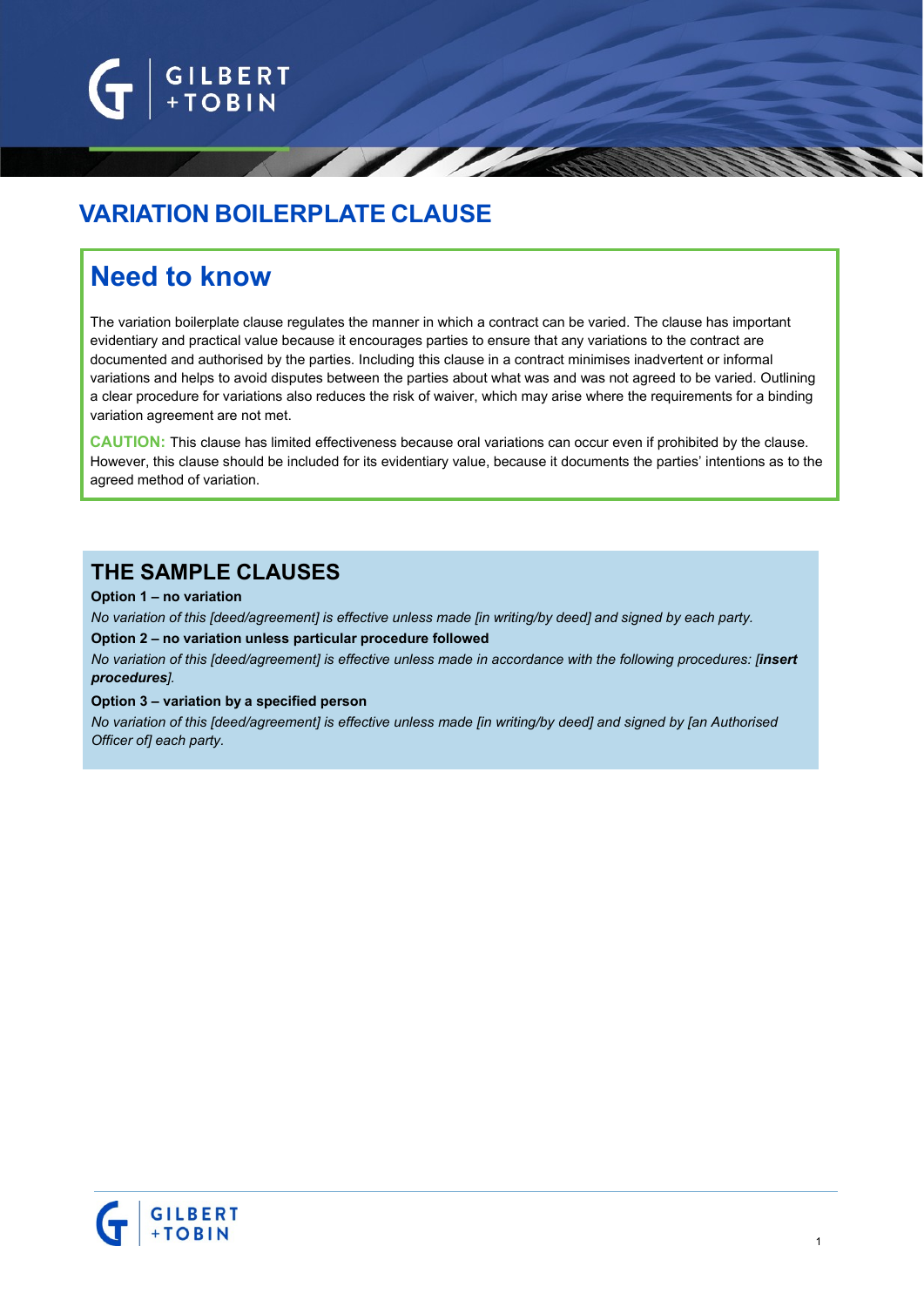# **1 What is this clause and why is it used?**

## **1.1 What is a variation clause?**

A variation clause details whether, and the extent to which, one or more parties to a contract can amend or vary the contract and provides the procedure that must be followed to vary provisions of the contract.<sup>[1](#page-4-0)</sup>

For example, an agreement might contain a clause:

- (a) stating that no amendment or variation can take effect unless it is in writing, signed by authorised representatives of each of the parties; or
- (b) allowing a manufacturing party with the written consent of the other party to amendthe specifications of a manufacturing agreement so long as the amendment does not change the functions of the finished product, its size and maintenance.

#### **1.2 What is the purpose of the variation clause?**

The purpose of a variation clause is to set out theminimum requirements which the parties agree are needed to effect a change to the contract andthereby preclude all, or at the very least minimisethe incidence of, variations which are not made inaccordance with those formalities. The most important reason why parties include a variation clause is to ensure predictability and certainty (ie to ensure that the variation is agreed in writing).

There are, however, no guarantees that the clause will achieve its intended purpose as courtsappear reluctant to reject an oral variation which is clearly intended to be binding even if the parties have included a no oral variation clause inthe original contract (ie a clause which requires the variation to be in writing).

### **1.3 What does "variation" mean?**

A "variation" alters the terms of an existing contract between the same parties. It may createa new contract, rendering the original contract of no effect, or it may keep terms of the original contract on foot, with variations or additions to those terms. A court will construe the agreementto vary to determine its effect on the original contract.<sup>[2](#page-4-1)</sup>

All requirements necessary to create a valid and enforceable agreement must be satisfied to effecta variation. Any agreement that varies the terms of an existing contract must either be

supported by consideration or executed as a deed.[3](#page-4-2)

#### **1.4 Are there any legal requirements for variations to be in writing?**

Yes, a variation must be in writing if:

(a) there is a statutory requirement of writing; or

> *For example, variations to contracts for thesale of land,[4](#page-4-3) and variations to contracts of guarantee made in the Northern Territory, Queensland, Tasmania, Victoria and Western Australia, are required to be madein writing.*

(b) it relates to a deed.

*Variations to deeds must be made by deedto be effective at law,[5](#page-4-4) although in equity a simple contract is sufficient.[6](#page-4-5)*

Variations to these types of contracts must be evidenced in writing.<sup>[7](#page-4-6)</sup> If the writing requirement isnot met, the original contract stands unaffected*.[8](#page-4-7)*

## **2 How effective is it?**

The major issue concerning this clause is its effectiveness.

#### **2.1 Effectiveness of "no oral" variations clause**

While commercial contracts often contain stipulations that they can only be varied in writingor that a purely verbal variation is not enforceable, such stipulations appear to be ineffective, except as evidence relevant to the question of whether a variation was in fact agreed.[9](#page-4-8)

Courts will give due weight to the parties' expressintention that no oral variations should be effective, but that express intention appears to give way in the face of clear evidence of an oral variation agreed by individuals who clearly had both the authority and intention to make it.

Ellicott J noted in *Crothall Hospital* Services *(Aust) Ltd* (1981) 36 [ALR 567](http://www.lexisnexis.com/au/legal/search/enhRunRemoteLink.do?ersKey=23_T16824626591&langcountry=AU&backKey=20_T16824626596&linkInfo=F%23AU%23alr%23decisiondate%251981%25sel2%2536%25year%251981%25page%25567%25sel1%251981%25vol%2536%25&service=citation&A=0.08412377992632303) at 567[10](#page-4-9):

> *"It is open to the parties to a written contract to vary it. This may be done in writing or, except where the contract is required by law to be evidenced in writing,by oral agreement. The agreement to varymay be express or implied from conduct."*

It is doubtful whether the existence of a variationclause in an original contract would protect a party from being bound (by way of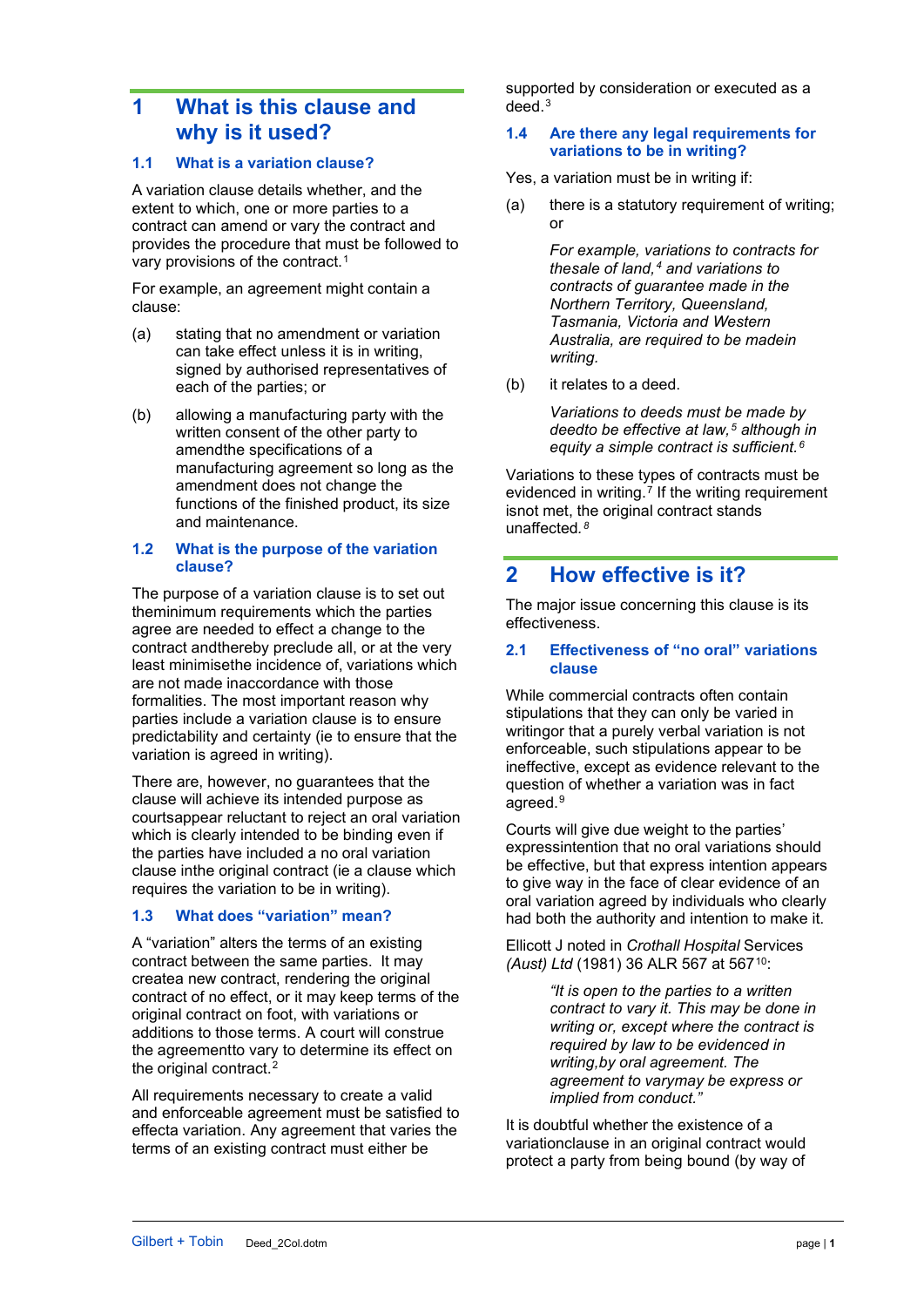contract or estoppel) to a subsequent variation if:

- (a) that party has engaged in conduct that amounts to a clear representation that it agrees to the variation; and
- (b) the other party to the contract did in fact act on the representation.

Nevertheless, there is an important evidentiary and practical value to the clause. It encourages the parties to ensure that any variation is documented and authorised by all parties, thereby helping to avoid any dispute between them about what was and was not agreed to be varied.

This does not, of course, apply where there is a statutory requirement of writing for a contract.

## **2.2 Effectiveness of procedural clauses**

It is not certain that a procedural clause renders invalid any variations made not made in compliance with it, since the parties may, when making a variation, agree implicitly or even expressly to vary or ignore the procedure set outin the clause.

## **2.3 Consideration**

A variation of an existing contract requires fresh consideration. The promise to perform an existing contractual duty is not consideration to sustain a variation.<sup>[11](#page-4-10)</sup> As stated by Mason J in

*Wigan v Edwards* (1973) 47 ALJR 586 at 594:

*"The general rule is that a promise to perform an existing duty is no consideration, at least when the promise ismade to the promisee under that contract, and it is to do no more than the promisor isbound to do under that contract. The rule expresses the concept that the new promise, indistinguishable from the old, is an illusory consideration".*

For example, if parties contract on the basis of afixed price for performance of services and the plaintiff is able to obtain a promise of extra payment in exchange for the promised performance of services, there would be no consideration provided by the plaintiff because there is no detriment in doing what was already owed and no extra benefit to the defendant in receiving what is due. The promise of extra payment is of no effect.<sup>[12](#page-4-11)</sup>

However, if a party has made a new promise which goes beyond the pre-existing contractual duty, this may be sufficient to constitute consideration.[13](#page-4-12) Generally, courts look to find consideration in contracts. In *Williams v Roffey Bros & Nicholls (Contractors) Ltd[14](#page-4-13) and Musumeci v Winadell Pty Ltd[15](#page-4-14)* it has been held that consideration may be found in some distinct factual benefit to the promisor in performing the existing contractual duty (for example, saving thepromisor from having to find another contractor, streamlining payment schemes).

In practice, many commercial parties document their permitted variations by deed or by referringto the payment of a small sum by way of consideration in the written documentation.

These methods are designed to alleviate the riskof disputes over whether valid consideration (whether 'fresh' or a 'practical benefit') was givento support the variation.

## **2.4 Australian Consumer Law**

Relevantly, a term in a standard-form consumer contract (as defined in the Australian Consumer Law (Schedule 2 of the *Competition and Consumer Act 2010* (Cth)) (**ACL**) that permits, orhas the effect of permitting one party, but not another party, to vary the terms of the contract may be unfair and void under the ACL.

# **3 Drafting and reviewing the clause**

#### **3.1 Should I always include it, and what happens if I don't?**

The variation clause has real utility in commercialpractice as it is likely to protect parties against casual and unfounded allegations that variations have been made. A variation clause should always be inserted for its evidentiary value in demonstrating the parties' intentions as to the agreed method of variation. Unless there is clearevidence that all parties objectively intended to vary the contract, a court would not find a variation.

If you do not include a variation clause in your contract, assuming the contract is not one which is required by law to be in writing (eg, contracts for the sale of land or certain contracts of guarantee etc), then the parties would be free to amend or vary their agreement in writing or orally.

#### **3.2 When, if ever, should I amend the clause?**

Specific legislation may affect the requirements ofa variation. It is important that you amend the sample variation clause to reflect any applicable legislative requirements to your contract to ensure that any subsequent variation is valid.

For example, where under statute of frauds legislation, the original contract is required to be in writing, a variation must also be in writing. If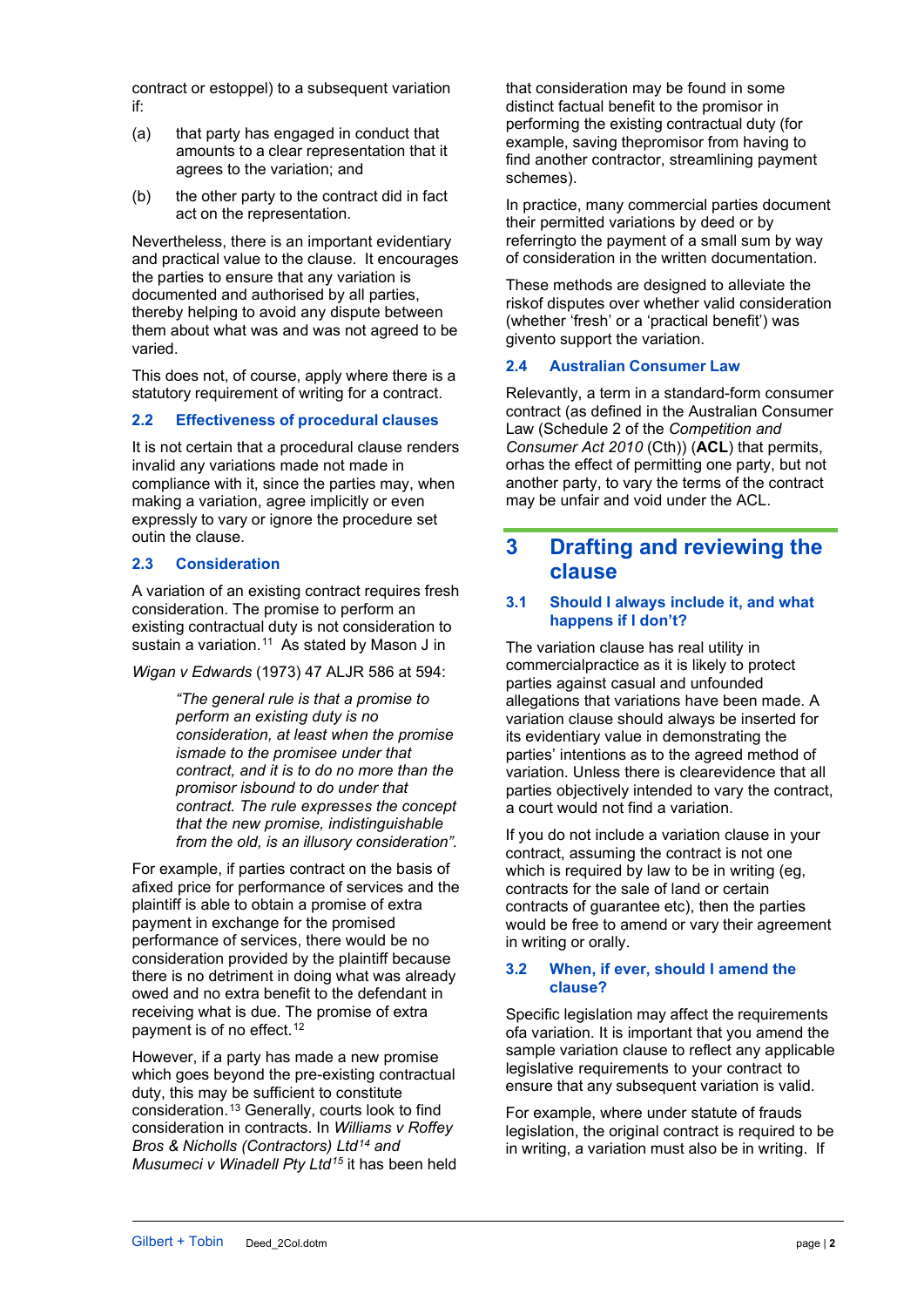itis not, the original contract stands unaffected.[16](#page-4-17)

# **4 Other practical considerations**

#### **4.1 Variation distinguished from other related legal concepts**

Variation must be distinguished from rescission, novation, forbearance, waiver, anticipatory breach, collateral contracts and counter offers:

- (a) **Rescission[17](#page-4-18)** may be distinguished from variation based upon the intention of the contracting parties, which may be express or implied. In Morris v Baron & Co,[18](#page-4-19) Viscount Haldane said it is essential, if the agreement is to amount to a complete rescission, "that there should have been made manifest the intention in any event ofa complete extinction of the first and formalcontract, and not merely the desire of an alteration, however sweeping, in terms which still leave it subsisting";
- (b) **Novation** is comprises a tripartite agreement that creates a new contract withdifferent parties in substitution (and supersession) of the original contract, whilevariation retains and only alters the originalagreement;
- (c) **Forbearance or waiver** of a right under the contract or of a particular mode or manner of performance does not amount to a variation of the terms of that contract and the parties cannot sue on it. For instance, parties cannot sue for not delivering at an appointed time or cannot refuse delivery at the time;
- (d) **Anticipatory breach** of contract is independent from a variation to the contract. It arises where a non-breaching party terminates an agreement because, prior to the time when performance falls due, it becomes clear that another party cannot, <sup>[19](#page-4-20)</sup> [o](#page-4-15)r will not, <sup>[20](#page-4-21)</sup> [fu](#page-4-16)lfil their obligation/s under that agreement. Provided the breach is sufficiently serious, $21$  it is the non-breaching party's exercise of their right to terminate that gives rise to the anticipatory breach of contract. This action is not related to, and does not equate to, a variation of contract;
- (e) **Counter offer** might be framed as an acceptance conditional upon the offeror's agreement to vary the terms of the offer (but is usually considered as a fresh offer

that destroys the original offer, which is nolonger capable of acceptance). Counter- offers occurring prior to contract formationare outside the scope of variations contemplated by the sample variationclause; and

(f) **Collateral Contracts** (with the same parties as the main agreement) augment the obligations in the main agreement andconfer additional rights and obligations onthe parties, but do not vary the original terms.